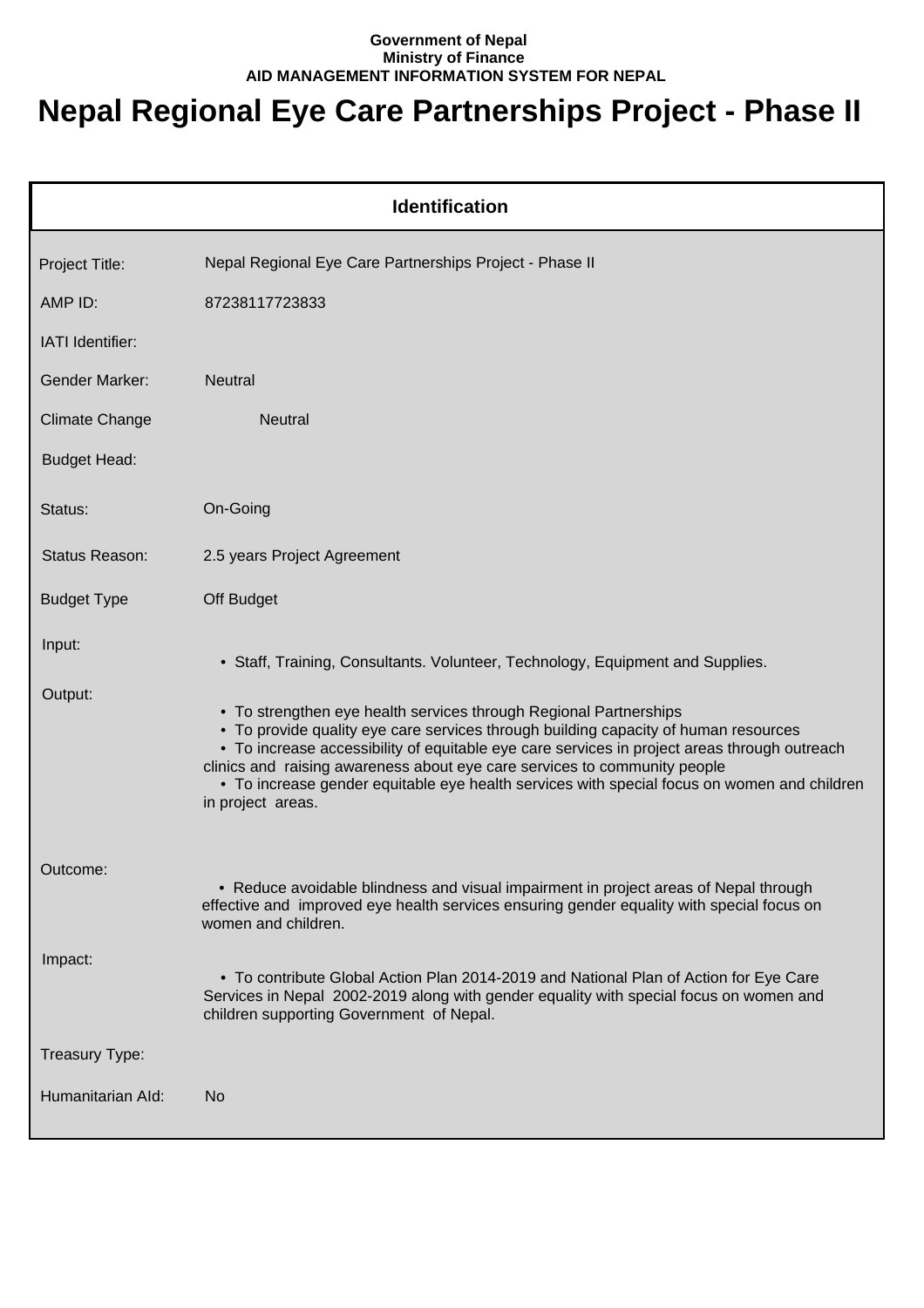| <b>Location</b>           |            |
|---------------------------|------------|
| Location                  | Percentage |
| Kailali (Dhangadhi)       | 19.0%      |
| Dadeldhura (Dadeldhura)   | 2.0%       |
| Baitadi (Baitadi)         | 1.0%       |
| Kathmandu (Kathmandu)     | 37.0%      |
| Sindhuli (Sindhuli Madhi) | 3.0%       |
| Sarlahi (Malangwa)        | 3.0%       |
| Mahottari (Jaleswor)      | 7.0%       |
| Dhanusa (Janakpur)        | 9.0%       |
| Sunsari (Inaruwa)         | 4.0%       |
| Morang (Biratnagar)       | 15.0%      |

| <b>National Plan</b>                                                                      |            |
|-------------------------------------------------------------------------------------------|------------|
| Program                                                                                   | Percentage |
| [Health and Nutrition ] [ Social Development Policy ] [ National Development Plan (NDP) ] | 100.0%     |

| <b>Sector</b>                        |            |
|--------------------------------------|------------|
| Sector                               | Percentage |
| Nepal Sector Classification HEALTH 0 | 100.0%     |

| <b>Implementing/Executing Agency</b>           |         |
|------------------------------------------------|---------|
| Donor                                          |         |
| The Fred Hollows Foundation                    | $0.0\%$ |
| <b>Responsible Organization</b>                |         |
| Ministry of Women, Children and Senior Citizen | 100.0%  |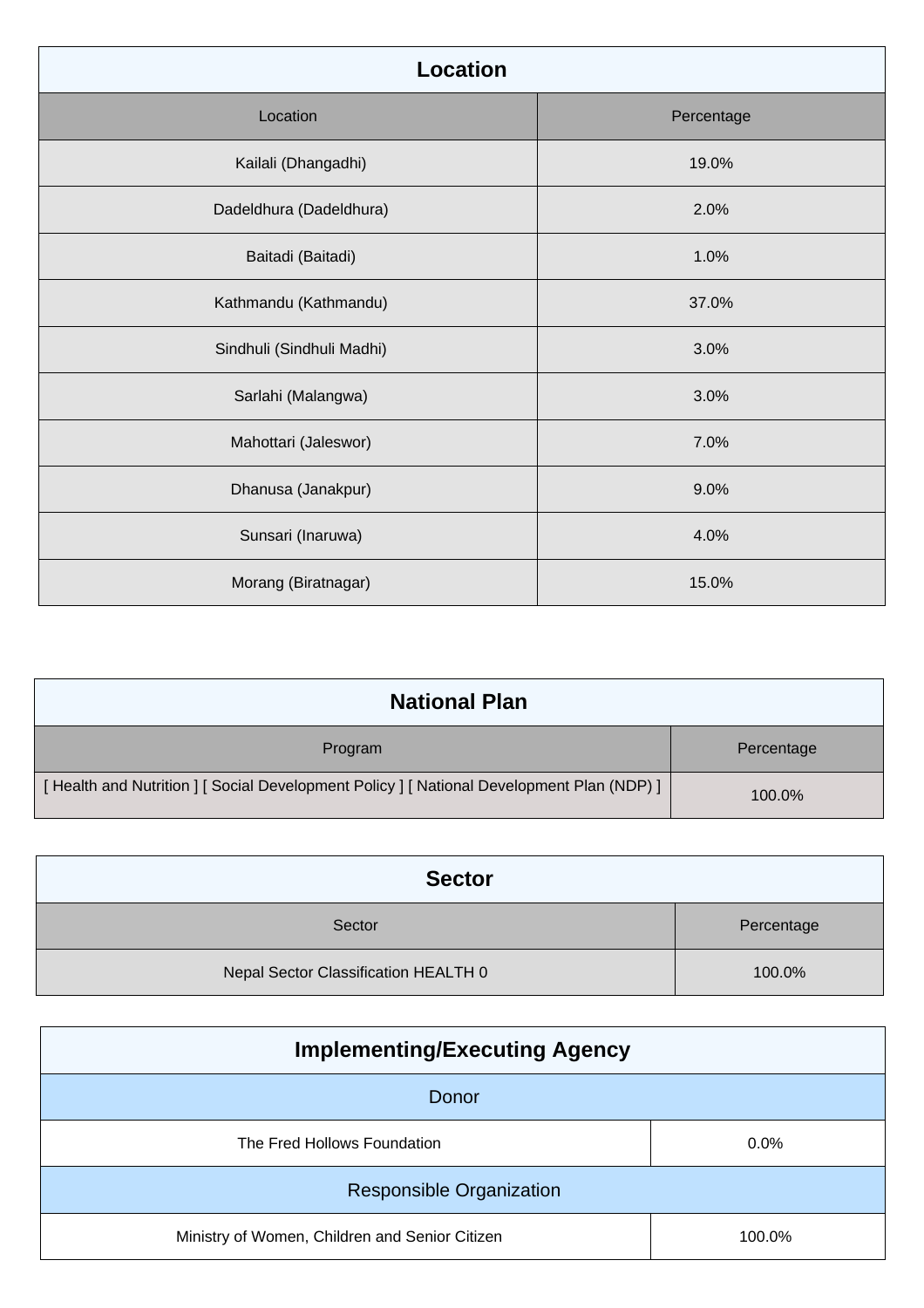| <b>Executing Agency</b>     |        |  |
|-----------------------------|--------|--|
| The Fred Hollows Foundation | 100.0% |  |
| <b>Implementing Agency</b>  |        |  |
| <b>NGOs</b>                 | 100.0% |  |

| <b>Funding</b>                      |                       |                       |                                    |            |                     |
|-------------------------------------|-----------------------|-----------------------|------------------------------------|------------|---------------------|
| Transaction<br>Date                 | Type of<br>Assistance | Mode of<br>Payment    | Post Earthquake<br>Assistance      | Commitment | <b>Disbursement</b> |
|                                     |                       |                       | <b>The Fred Hollows Foundation</b> |            |                     |
| <b>Actual</b>                       |                       |                       |                                    |            |                     |
| 12/31/2017                          | Grant Aid             | <b>Direct Payment</b> | N <sub>o</sub>                     | 0          | 463,616             |
| 2/20/2018                           | <b>Grant Aid</b>      | <b>Direct Payment</b> | No                                 | 1,889,841  | Ŋ                   |
| 12/31/2018                          | Grant Aid             | <b>Direct Payment</b> | N <sub>o</sub>                     | 0          | 758,087             |
| 6/30/2019                           | Grant Aid             | <b>Direct Payment</b> | N <sub>o</sub>                     | 0          | 232,270             |
| 12/31/2019                          | <b>Grant Aid</b>      | <b>Direct Payment</b> | N <sub>o</sub>                     | 10         | 196,261             |
| <b>Total</b>                        |                       |                       | 1,889,841                          | 1,650,233  |                     |
| Total (The Fred Hollows Foundation) |                       |                       | 1,889,841                          | 1,650,233  |                     |
| <b>UNDISBURSED BALANCE</b>          |                       |                       | 239,608                            |            |                     |

## **Progress Achieved**

Progress Achieved:

Key Problems:

Steps Taken to Solve Problems: